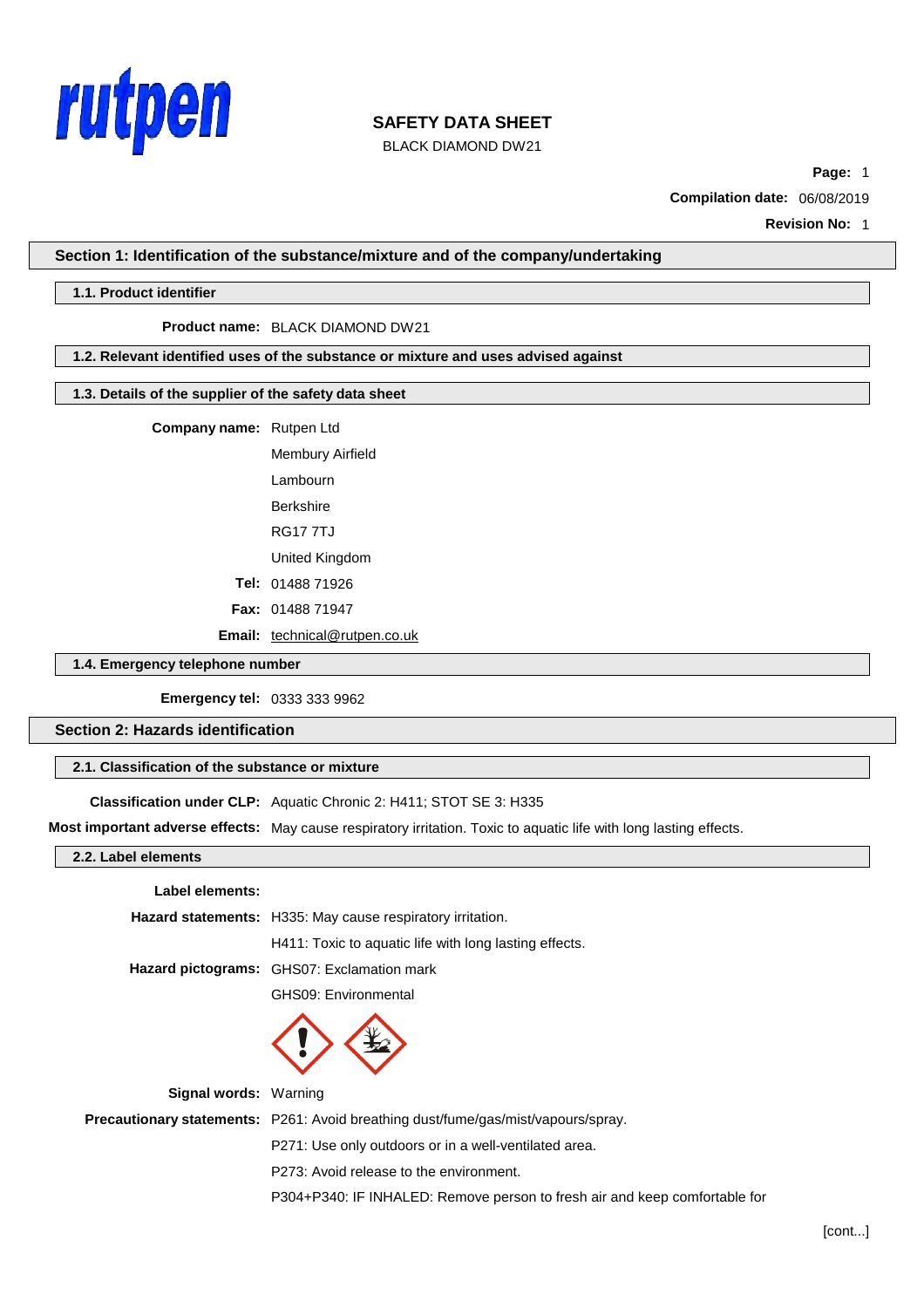# BLACK DIAMOND DW21

**Page:** 2

breathing.

P312: Call a POISON CENTRE or doctor if you feel unwell.

P391: Collect spillage.

## **2.3. Other hazards**

**Other hazards:** In use, may form flammable / explosive vapour-air mixture.

**PBT:** This product is not identified as a PBT/vPvB substance.

## **Section 3: Composition/information on ingredients**

## **3.2. Mixtures**

## **Hazardous ingredients:**

LOW BOILING POINT NAPHTHA - UNSPECIFIED - SOLVENT NAPHTHA (PETROLEUM), LIGHT AROM.

| <b>EINECS</b> | CAS        | PBT/WEL | CLP Classification                                                                    | Percent |
|---------------|------------|---------|---------------------------------------------------------------------------------------|---------|
| 265-199-0     | 64742-95-6 | -       | Asp. Tox. 1: H304; Flam. Liq. 3: H226;<br>STOT SE 3: H335; Aquatic Chronic 2:<br>H411 | 30-50%  |

# LOW BOILING POINT HYDROGEN TREATED NAPHTHA - NAPHTHA (PETROLEUM), HYDROTREATED HEAVY

| 265-150-3 | 64742-48-9 | Substance with a Community | . 1: H304; Flam. Lig. 3: H226<br>Tox.<br>Asp. | 10% |
|-----------|------------|----------------------------|-----------------------------------------------|-----|
|           |            | workplace exposure limit.  |                                               |     |

# **Section 4: First aid measures**

| 4.1. Description of first aid measures |                                                                                                                 |  |
|----------------------------------------|-----------------------------------------------------------------------------------------------------------------|--|
|                                        | <b>Skin contact:</b> Remove all contaminated clothes and footwear immediately unless stuck to skin. Wash        |  |
|                                        | immediately with plenty of soap and water.                                                                      |  |
|                                        | <b>Eye contact:</b> Bathe the eye with running water for 15 minutes. Consult a doctor.                          |  |
|                                        | <b>Ingestion:</b> Wash out mouth with water. Consult a doctor.                                                  |  |
|                                        | <b>Inhalation:</b> Remove casualty from exposure ensuring one's own safety whilst doing so. Consult a           |  |
|                                        | doctor.                                                                                                         |  |
|                                        | 4.2. Most important symptoms and effects, both acute and delayed                                                |  |
|                                        | <b>Skin contact:</b> There may be irritation and redness at the site of contact.                                |  |
|                                        | <b>Eye contact:</b> There may be irritation and redness. The eyes may water profusely.                          |  |
|                                        | <b>Ingestion:</b> There may be soreness and redness of the mouth and throat.                                    |  |
|                                        | <b>Inhalation:</b> There may be irritation of the throat with a feeling of tightness in the chest. Exposure may |  |
|                                        | cause coughing or wheezing.                                                                                     |  |
|                                        | Delayed / immediate effects: Immediate effects can be expected after short-term exposure.                       |  |

**4.3. Indication of any immediate medical attention and special treatment needed**

**Immediate / special treatment:** Eye bathing equipment should be available on the premises.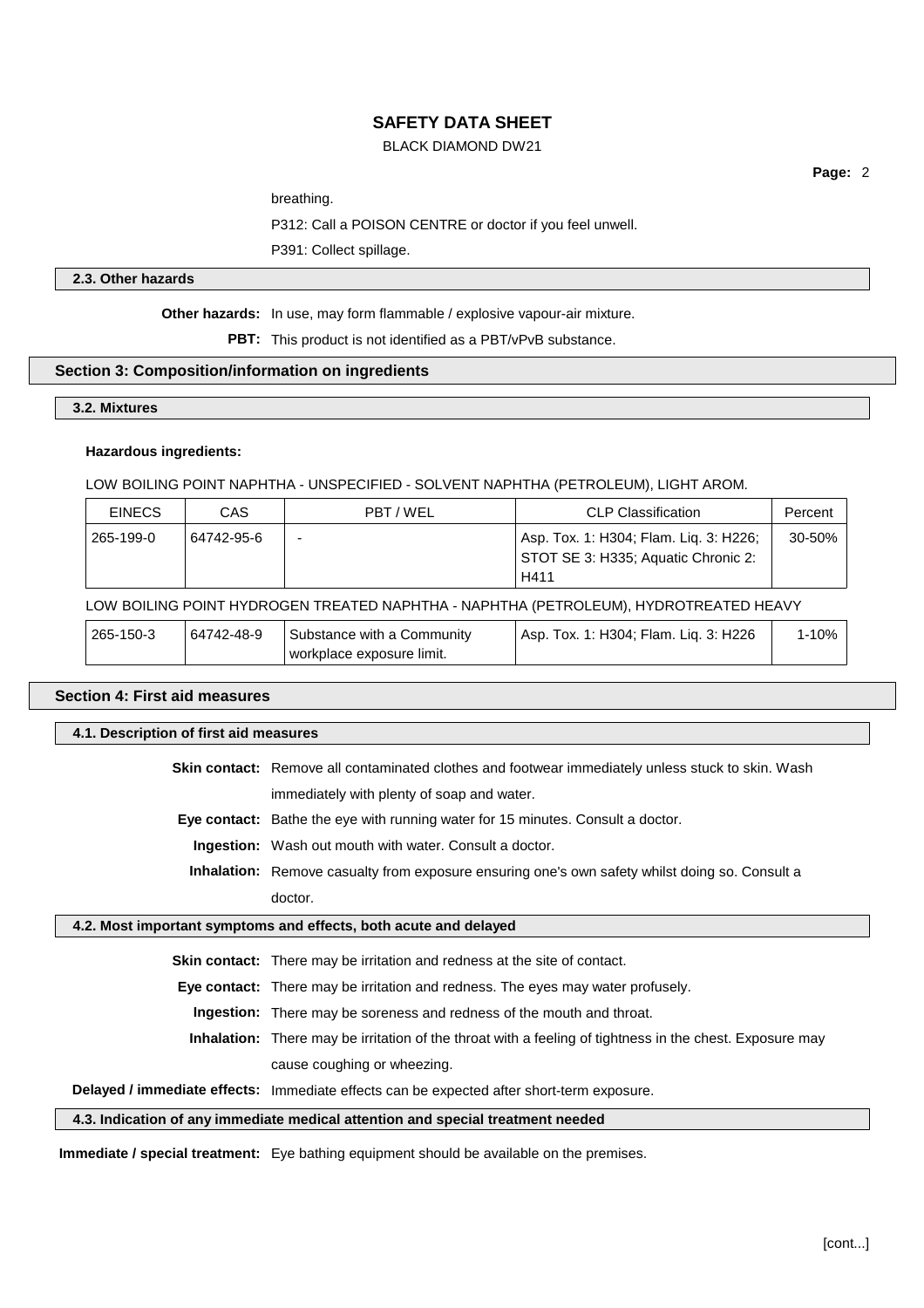# BLACK DIAMOND DW21

## **Section 5: Fire-fighting measures**

#### **5.1. Extinguishing media**

**Extinguishing media:** Suitable extinguishing media for the surrounding fire should be used. Use water spray to cool containers.

## **5.2. Special hazards arising from the substance or mixture**

**Exposure hazards:** In combustion emits toxic fumes.

# **5.3. Advice for fire-fighters**

**Advice for fire-fighters:** Wear self-contained breathing apparatus. Wear protective clothing to prevent contact with skin and eyes.

**Section 6: Accidental release measures**

## **6.1. Personal precautions, protective equipment and emergency procedures**

**Personal precautions:** Refer to section 8 of SDS for personal protection details. If outside do not approach from downwind. If outside keep bystanders upwind and away from danger point. Mark out the contaminated area with signs and prevent access to unauthorised personnel. Turn leaking containers leak-side up to prevent the escape of liquid.

# **6.2. Environmental precautions**

**Environmental precautions:** Do not discharge into drains or rivers. Contain the spillage using bunding.

#### **6.3. Methods and material for containment and cleaning up**

**Clean-up procedures:** Absorb into dry earth or sand. Transfer to a closable, labelled salvage container for

disposal by an appropriate method.

# **6.4. Reference to other sections**

**Reference to other sections:** Refer to section 8 of SDS.

# **Section 7: Handling and storage**

#### **7.1. Precautions for safe handling**

**Handling requirements:** Avoid direct contact with the substance. Ensure there is sufficient ventilation of the area.

Do not handle in a confined space. Avoid the formation or spread of mists in the air.

#### **7.2. Conditions for safe storage, including any incompatibilities**

**Storage conditions:** Store in a cool, well ventilated area. Keep container tightly closed. The floor of the storage room must be impermeable to prevent the escape of liquids.

**7.3. Specific end use(s)**

**Specific end use(s):** No data available.

## **Section 8: Exposure controls/personal protection**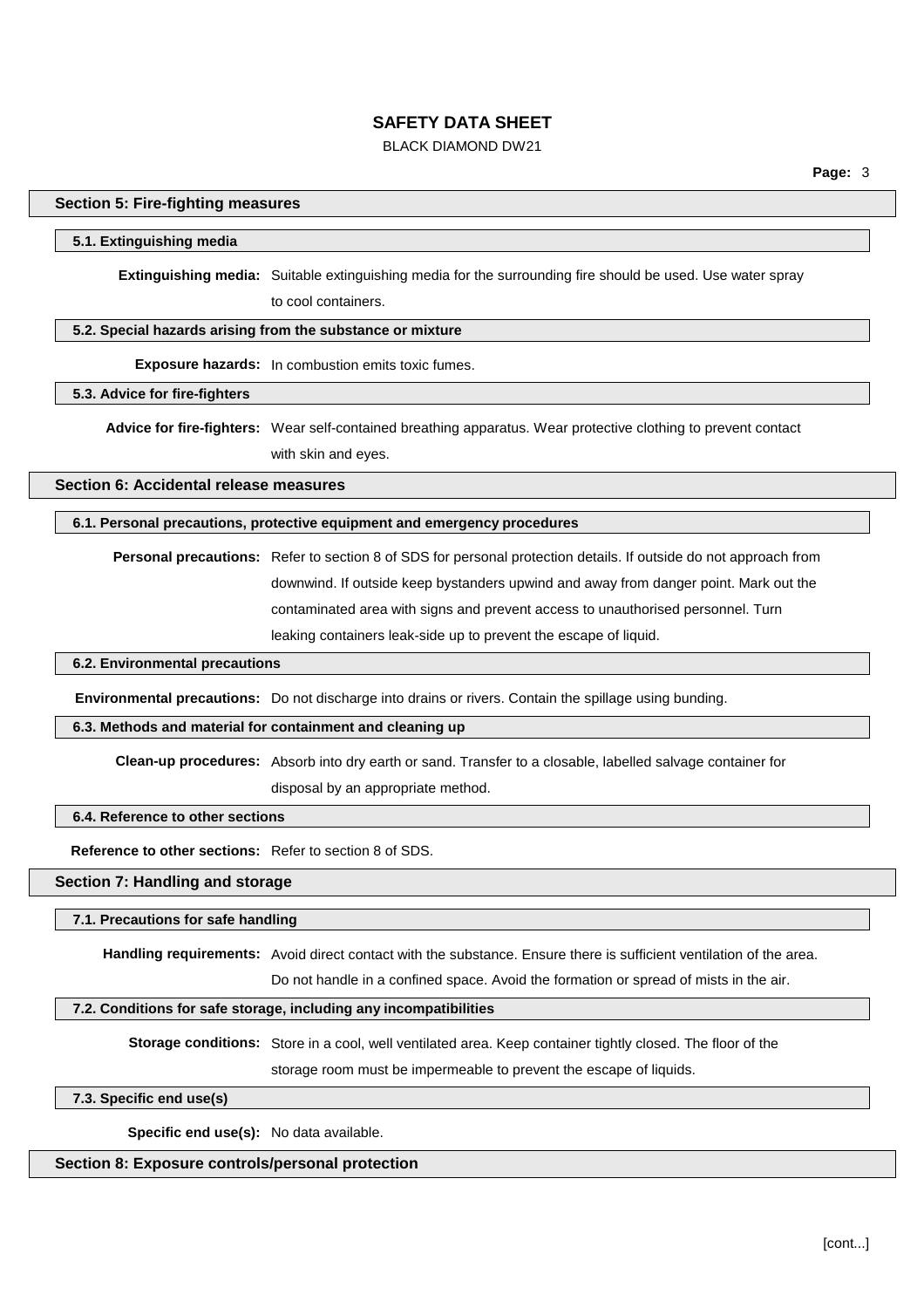# BLACK DIAMOND DW21

# **8.1. Control parameters**

**Workplace exposure limits:** No data available.

### **DNEL/PNEC Values**

**DNEL / PNEC** No data available.

## **8.2. Exposure controls**

**Engineering measures:** Ensure there is sufficient ventilation of the area. The floor of the storage room must be impermeable to prevent the escape of liquids.

**Respiratory protection:** Self-contained breathing apparatus must be available in case of emergency.

**Hand protection:** Protective gloves.

**Eye protection:** Safety glasses. Ensure eye bath is to hand.

**Skin protection:** Protective clothing.

# **Section 9: Physical and chemical properties**

#### **9.1. Information on basic physical and chemical properties**

**State:** Liquid

**Colour:** Brown

**Flash point°C:** >62

**9.2. Other information**

**Other information:** No data available.

# **Section 10: Stability and reactivity**

**10.1. Reactivity**

**Reactivity:** Stable under recommended transport or storage conditions.

**10.2. Chemical stability**

**Chemical stability:** Stable under normal conditions.

## **10.3. Possibility of hazardous reactions**

**Hazardous reactions:** Hazardous reactions will not occur under normal transport or storage conditions.

Decomposition may occur on exposure to conditions or materials listed below.

# **10.4. Conditions to avoid**

**Conditions to avoid:** Heat.

**10.5. Incompatible materials**

**Materials to avoid:** Strong oxidising agents. Strong acids.

# **10.6. Hazardous decomposition products**

**Haz. decomp. products:** In combustion emits toxic fumes.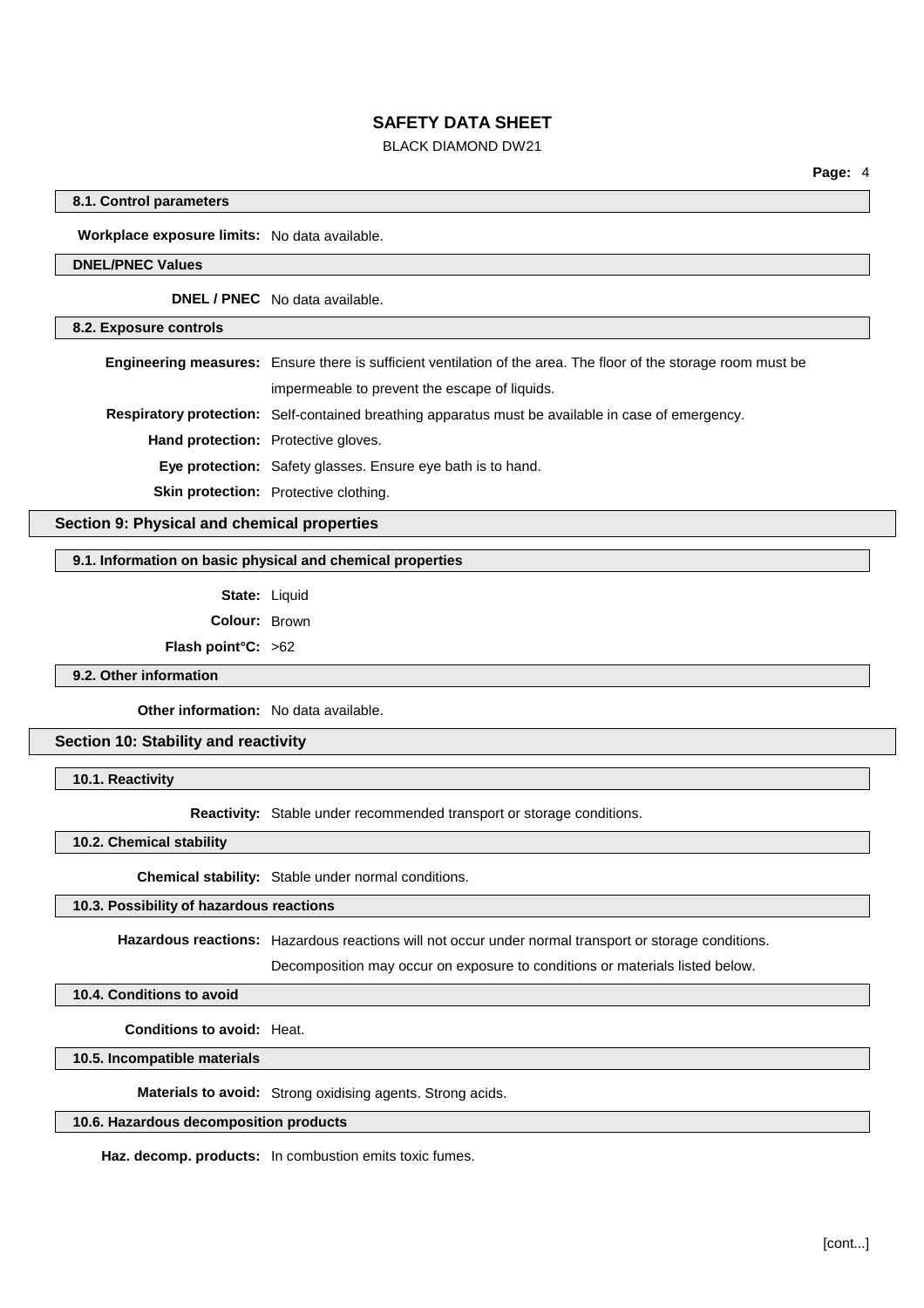# BLACK DIAMOND DW21

**Page:** 5

### **Section 11: Toxicological information**

#### **11.1. Information on toxicological effects**

#### **Hazardous ingredients:**

## **LOW BOILING POINT NAPHTHA - UNSPECIFIED - SOLVENT NAPHTHA (PETROLEUM), LIGHT AROM.**

| ' OR∟ | ∠△<br>. <i>. .</i> | LDOU | ، م<br>v<br>,u<br>$  -$ | 11 D.<br>. |
|-------|--------------------|------|-------------------------|------------|
|       |                    |      |                         |            |

**Relevant hazards for product:**

| Hazard             | Route      | Basis                    |
|--------------------|------------|--------------------------|
| single<br>exposure | <b>INH</b> | calculated<br>Hazardous: |

**Symptoms / routes of exposure**

**Skin contact:** There may be irritation and redness at the site of contact.

**Eye contact:** There may be irritation and redness. The eyes may water profusely.

**Ingestion:** There may be soreness and redness of the mouth and throat.

**Inhalation:** There may be irritation of the throat with a feeling of tightness in the chest. Exposure may cause coughing or wheezing.

**Delayed / immediate effects:** Immediate effects can be expected after short-term exposure.

# **Section 12: Ecological information**

**12.1. Toxicity**

**Ecotoxicity values:** No data available.

## **12.2. Persistence and degradability**

**Persistence and degradability:** Not biodegradable.

## **12.3. Bioaccumulative potential**

**Bioaccumulative potential:** Bioaccumulation potential.

**12.4. Mobility in soil**

**Mobility:** Readily absorbed into soil.

### **12.5. Results of PBT and vPvB assessment**

**PBT identification:** This product is not identified as a PBT/vPvB substance.

**12.6. Other adverse effects**

**Other adverse effects:** Toxic to aquatic organisms. Toxic to soil organisms.

# **Section 13: Disposal considerations**

**13.1. Waste treatment methods**

**Disposal operations:** Transfer to a suitable container and arrange for collection by specialised disposal

company.